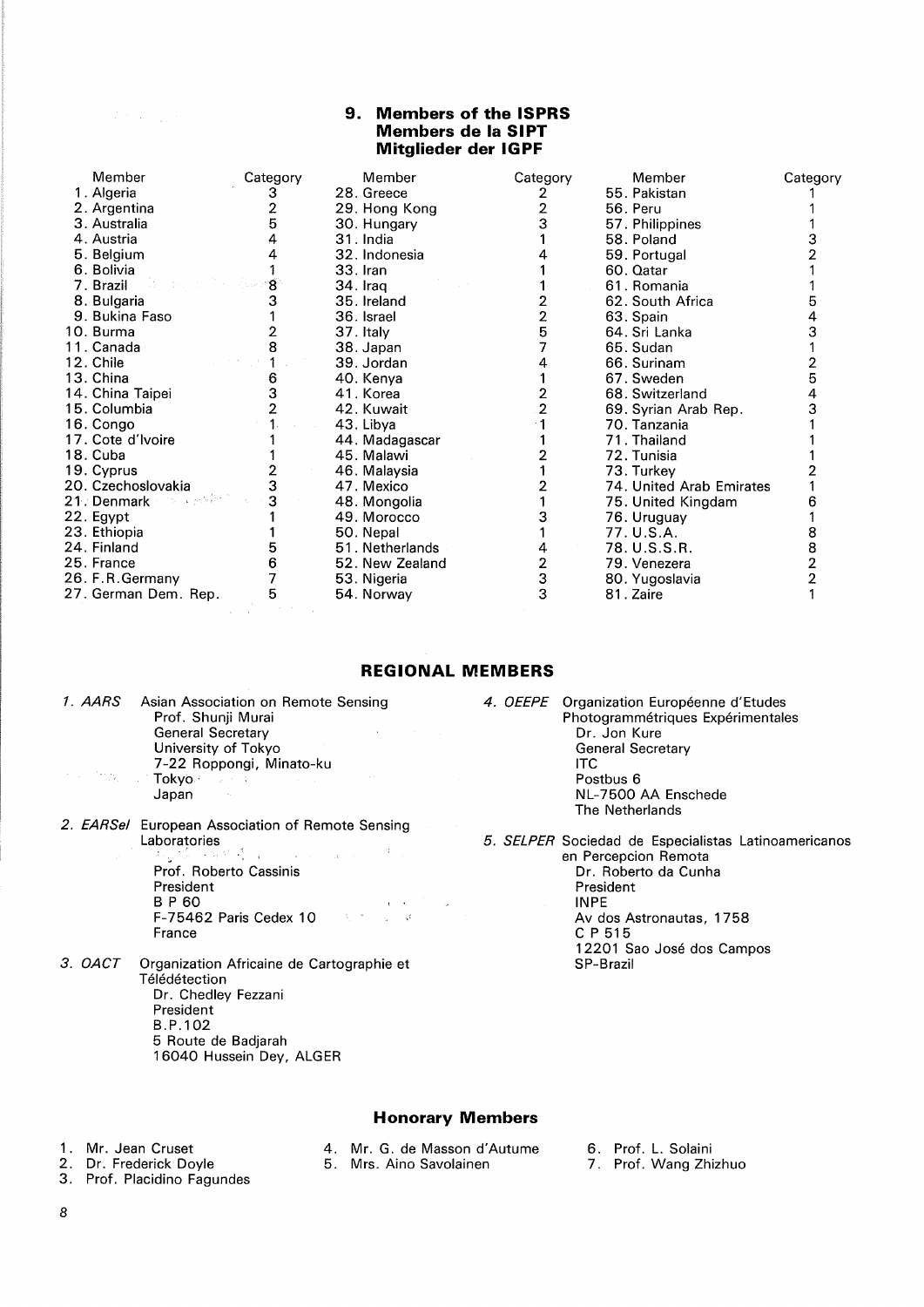# **MEMBERS OF ISPRS**

# **Algeria**

Category 3

lnstitut National de Cartographie 123, rue de Tripoli B. P. 430, 16040 Hussein Dey Alger, Algeria Telex: +408-654-41 INC DZ Director: Halima-Mansour Ali

## **Argentina**

Category 2

Asociacion Argentina de Fotogrametria and Ciencias Afines(AAFyCA) Peru 562, 1068 Buenos Aires, Argentina

Cnl D. Ricardo Jesus Paz

*Commission Correspondents:* 

| Com. I | My OIM, Francisco H.Julian              |
|--------|-----------------------------------------|
|        | Mr. Ruben Bello                         |
|        | Com. II Agrim. Miguel T. Sosa Pinilla   |
|        | Ing. Oscar Salomon                      |
|        | Com. III Prof. Silvia Vichi de Lopez    |
|        | Ing D. Mario Kohen                      |
|        | Com. IV Agrim. Horacio Perez Monteagudo |
|        | Agrim. Clementine N.D. Folco de Robles  |
|        | Com. V Ing. Saul Berendorf              |
|        | Agrim. Graciela Martinez de Villalon    |
|        | Com. VI Agrim D. Juan Abecian           |
|        | Lic. Maria Rosa Torres de Sola          |
|        | Com. VII My OIM Horacio E. Avila        |
|        | Srta Ana Maria Garra                    |
|        |                                         |
|        |                                         |

Individual members: 45 Active photogrammetrists: 25

# **Australia**

### Category 5

Australian Photogrammetric and Remote Sensing Society P.O.Box 4365, GPO Sydney, NSW 2001,Australia Telex: 31703 NATMAP AA

President: Assoc. Prof. John Trinder School of Surveying Univ. of New South Wales P. 0. Box 1 , Kensington N. S. W. 2033, Australia Telex: 26054 UNREG AA Hon. Sec.: Mr.J. Vinks Hon. Treasurer: Mr. R. Clout

*National Correspondents:* 

Com. I Assoc.Prof.J.C.Trinder Com. II Mr. M. H. Elfick Com. Ill Prof. K.Kubik Com. IV Mr. K.Crane Com. V A/Prof. J.G.Fryer Com. VI Mr.G.Ellis Com. VII Mr. H. Houghton

Membership of sponsoring organizations Membership of affiliated societies 5000 450

## **Austria**

Category 4

Osterreichischer Verein fuer Vermessungswesenund Photogrammetrie Sciffamtsgasse 1-3 A-1025 Wien, Austria Tel: +43-222-357 611-3701 Telex: 115468 BEVWN

President: Dipl. Ing. Gunter Schuster Lagerhausstrasse 6a A-2460 Bruck a.d.Leitha,Austria Vice President: Dipl. Ing. Ferdinand Eidherr Secretary: Treasurer: Prof. Dr. Fritz Kelnhofer Dipl. Ing. Manfred Eckharter Dipl. Ing. Gerhard Stoehr Dip!. Ing. Susanne Fuhrmann

#### *Commission Correspondents:*

Com. I Dipl. Ing. Leopold Strenn Com. II Dipl. Ing. Dr. Gottfried Otepka Com. Ill Prof.Dr.Dipl.lng.Gerhard Brandstaetter Com. IV Prof. Dr. Karl Kraus Com. V Prof. Dr. Dipl. Ing. Peter Waldhaeusl Com. VI Dr.Dipl.lng. Harald Meixner Com. VII Prof. Dr. Gerhard Stolitzka

### **Belgium**

Category 4

Societe Beige de Photogrammetrie, de Teledetection et de Cartographie C.A.E. Tour Finances(Bte no 38) Bd. du Jardin Botanique 50 B-1010 Bruxelles(Belgique) Tel: 32-2-2103-598/575 President: M.A. Verdin Av. des Freres Legrain, 28 B-1150 Bruxelles, Belgium Vice Pres: M. U. L. W. Van Twembeke M. 0. ltterbeek Secretary: M. J. Van Hemelrijck Individual members: 169 Active Photogrammetrists: 20 approx.

## *Commission Correspondents:*

Com. I M.E.Maes Com. II M.U.L.W.Van Twembeke Com. Ill M .J. Vanommeslaeghe Com. IV M.J. Van Hemelrijck Com. V M.F.Camps Com. VI M. J. Delmoitie Com. VII M.J.Wilmet

## **Bolivia**

Category 1

Institute Geografico Militar & de Catastro Nacional Av. Saavedra 2303-Miraflores Estado Mayor General La Paz, Bolivia Tel: 351674, 360513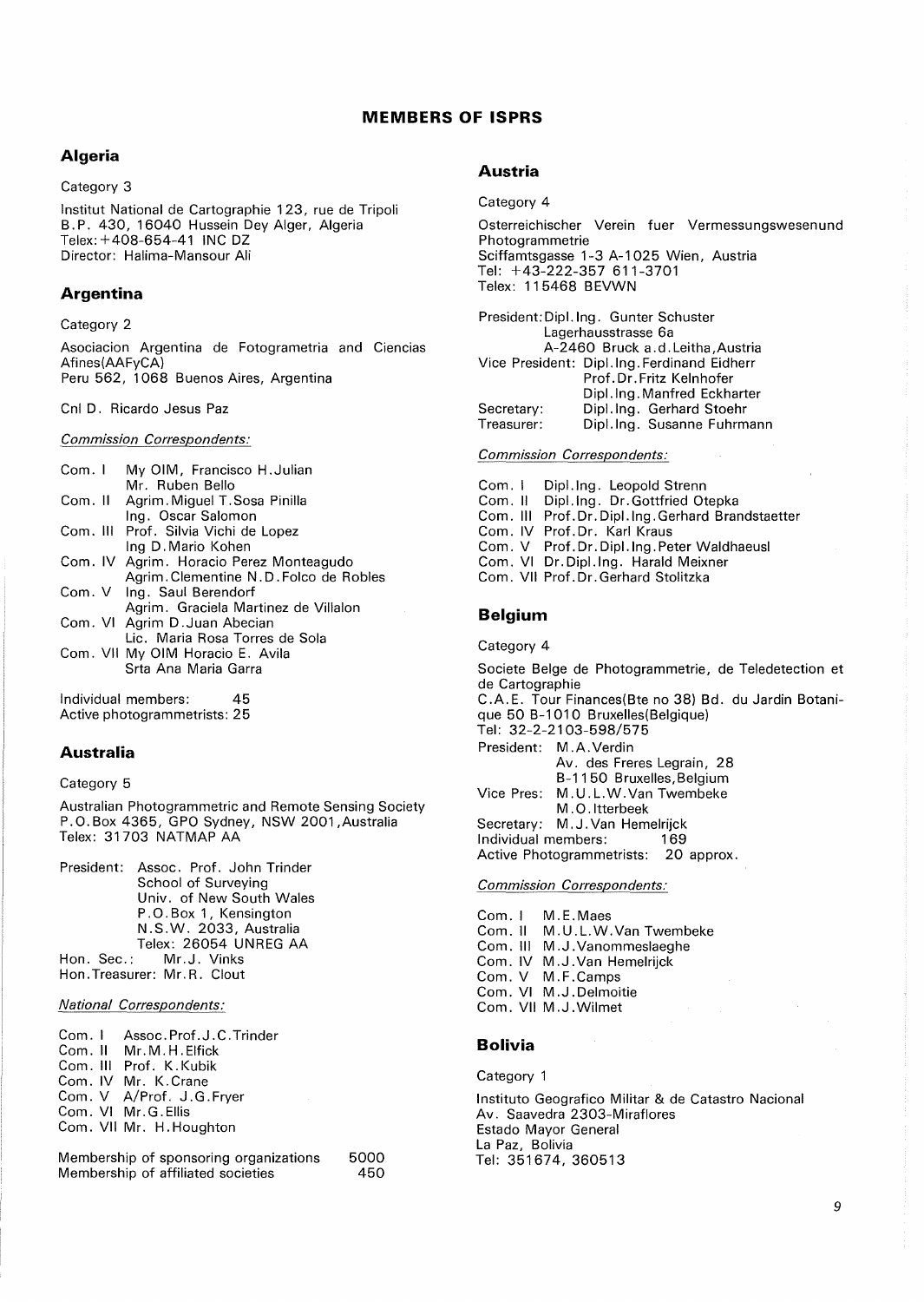President: Cnl. Ing. Hernan Alfaro Cortez Calle Laja No. 7 46 La Paz, Bolivia Vice President: Cnl. Ing. Basilio Plaza Martinez Sec. General: Cnl. Ing. Castro Arteaga Balderrama Individual Members:20 Photogrammetrists: 6

*Commission Correspondents:* 

Com. I Cnl. Ing. Basilio Plaza Martinez Com. II cnl. Ing. Casto Artesga Balderrama Com. Ill Tcnl Ing Paul Capirles Jordan Com. IV Tcnl Ing Vicente Saavedra Campos Com. V My Ing Eduardo Vasquez Videa Com. VI My Ing Juan Verduguez Herbas Com. VII My Ing Rolando Sierra Aliaga

### **Brazil**

Category 8

Sociedade Brasileira de Cartografia Av. Presidente Wilson 210-7 andar CEP 20030 Rio de Janeiro RJ Brazil Tel: +55-21-240 6901 Telex:+ 38-21859 SACS

President: Eng. Paulo Cesar T. Trino Vice-Pres: Prof. Placidino Machado Fagundes Sec. Gen.: Allison Vieira de Vasconcelos

#### *Commission Correspondent:*

Com. I Dr. Luiz Henrique Azevedo<br>Com. Il Prof. Dr. Jose Jorge de Sei Prof. Dr. Jose Jorge de Seixas Com. Ill Prof.Dr.Jose Bittencourt de Andrade Com. IV Ten Cel Eng. Fernando Rodrigues de Carvalho Com. V Maj Eng Amaury Ribeiro Destri Com. VI Eng. Ivan Araujo Medina Com. VII Dr. Carlos Marx Ribeiro Carneiro **Bulgaria** 

Category 3

Scientific and Technical Union Geodesy and Land Management 1 08, Rakovski Street B. 0. 431 1 000 Sofia, Bulgaria Tel: +359-2-893 279 Telex: 67-221 85 NTS BG

President: Prof. Dr. H. C. Vassil Peevsky Vice Pres. : Prof. Dr. Ing. Pawel Wutschkov Secretary : Dipl. Ing. Stojan Bogdanov

### *Commission Correspondents:*

Com. I Dipl. Ing. Nikola Hristov<br>Com. II Dipl. Ing. habil Pentscho Dipl. Ing. habil Pentscho Zafirov Com. Ill Dr.Ing. habil Gentscho Genov Com. IV Dr. Ing. habil Ivan Katzarsky Com. V Dipl. Ing. Georgi Hadjiev Com. VI Dr. Ing. lwan S. lwanov Com. VII Dipl. Ing. Shnork Postadjian

Individual Members:350 Photogrammetrists: 30

### **Burkina Faso**

Category 1

lnstitut Geographique P. B. 7054 Ouagadougou Burkina Faso

President: Mr. Andre Bassole Sec. Gen.: Mr. Bazie

## **Burma**

Category 2

Burma Survey Dept. Thiri Mingala Lane Kaba-Aye Pagoda Road Yankin P.O., Rangoon, Burma Tel: **62923**  Deputy Director: Mya Thein

### *Commission Correspondents:*

Com. I Com. II U Mya Thein Com. Ill U Tun Myint Com. IV U Thein Htay Com. V U Tin Myint U Maung Maung

## **Canada**

Category 8

The Canadian Institute of Surveying & Mapping Box 5378 Station F Ottawa, K2C 3J1, Canada Tel:  $+1.613-224.9851$ 

President: M. Brunet Pres Elect: T. E. Koepke Vice Pres : G. R. Douglas Treasurer: J. R. Gauthier

#### *Commission Correspondents:*

Com. I Dieter K.Zeuner Com. II Dr. M.M.Allam Com. Ill Dr. S.EI-Hakim Com. IV M.A.G.Toomey Com. V Prof.Dr.W.Faig Com. VI S.K.Ghosh Com. VII Dr. Simsek Pala

Individual Members: 1960 Photogrammetrists: 200(approx.)

### **Chile**

#### Category 1

Sociedad Chilena de Fotogrametria & Percepcion Remota lnstituto Geografico Militar Nueva Santa Isabel No.1640 Santiago, Chile Tel: **6968221 /8** 

|      | President: Brigadier Roberto Catillo V.   |
|------|-------------------------------------------|
|      | Director del Instituto Geografico Militar |
|      | Vice Pres: Crl Luis Polanco Gallardo      |
|      | Inst. Geografico Militar de Chile         |
| Sec. | Li Crl Marcello Escobar Fuentes           |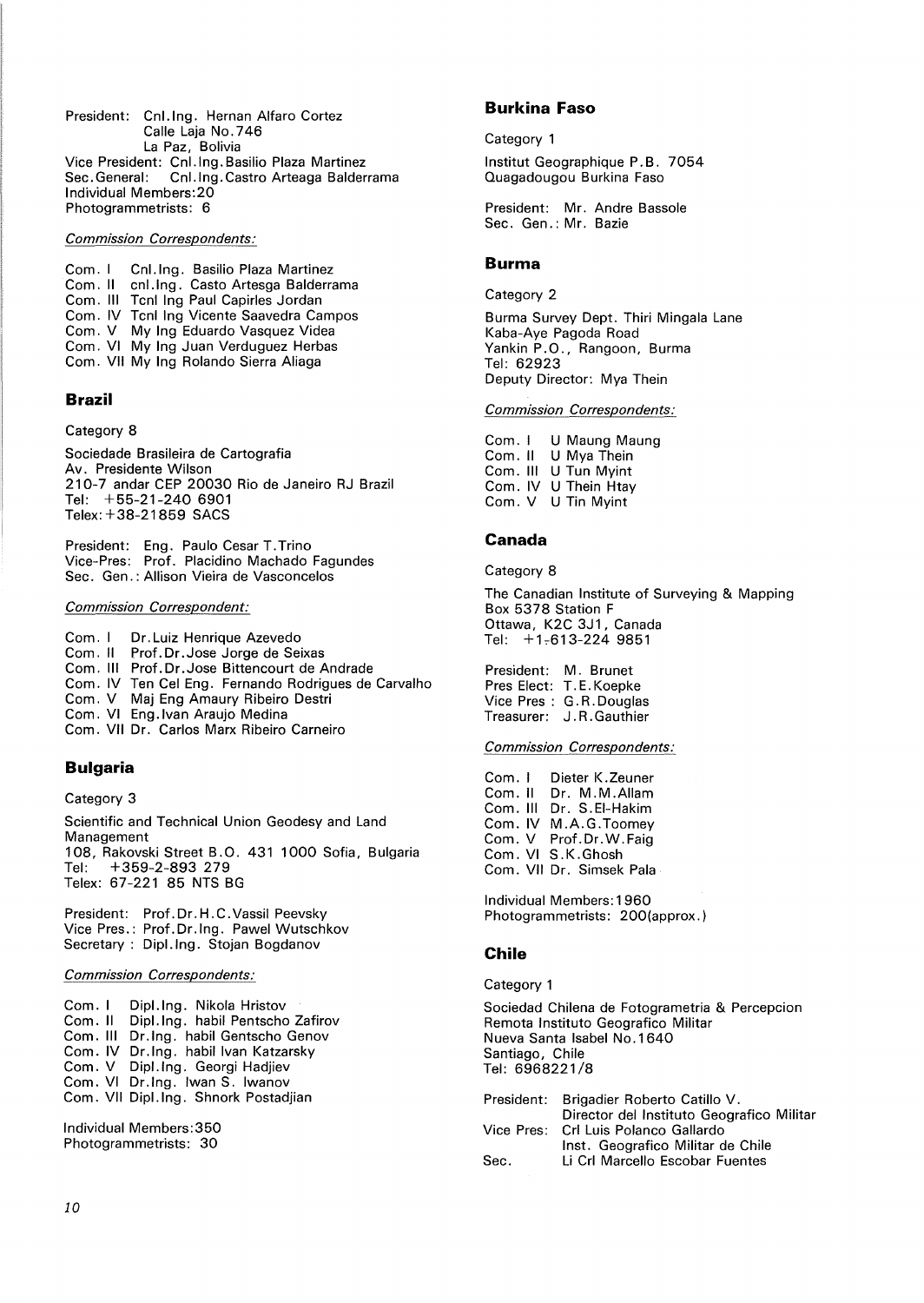## *Commission Correspondents:*

Com. I Cdte de Grupo(A) Com. II Li Crl Lautaro Rivas Com. Ill Tte Crl Luis Polanco Gallardo Com. IV Mayor Jorge Escobar Fuentes Com. V Crl Luis Rojo Moya Com. VI Li Crl Jose Pinto Cifuentes Com. VII Li Crl Sergio Matus Martinez C

## **China**

Category 6

Chinese Society of Geodesy, Photogrammetry and Cartography Baiwanzhuang, Beijing The People's Republic of China Tel: 8992185, 8311564 Telegrams: 2424 Beijing Telex: 222743 NBSM CN

President: Prof. Wang Zhizhuo Wuhan Tech. Univ .of Surveying and Mapping 23 Loyu Road Wuhan, Hubei Province The People's Republic of China Vice Pres: Dr. Chen Junyong Nat. Bureau of Surveying and Mapping Vice Pres: Mr. Sun Xiuwen Prof. Xu Houze Prof. Yu Cang Sec.Gen. Prof.Yang Kai Deputy Sec. Gen:Mr. Zhang Xiaorong Mr. Yuan Defa Mr. Lu Guangren

## **China Taipei**

Category 3

Chinese Taipei Society of Photogrammetry and Remote Sensing 100-1, Hoping West Road, ection 2, Taipei 10721 Taiwan Tel: +886-2-303 1935 Telex: 24774 TWNINST

President: Mr. Daniel T. N. Liao Council of Agriculture 37 Nanhai Road Taipei, Taiwan 10728 Seer. Gen.: Mr. Jen-hsing Hsieh

Individual Members:250 Photogrammetrists: 145

### *Commission Correspondents:*

Com. I Com. II Com. Ill Prof. Hui-Shun Shih Com. IV Com. V Com. VI Prof. Tuan-Chich Chen Com. VII Dr. Mu-lin Wu Dr. Chi-Chuang Cheng Prof. Chu-Chia Wang Mr. Yen-Shou Kuo Mr. Chia-yuan Chen

## **Colombia**

Category 2

Sociedad Colombiana de Fotogrametria and Percepcion Remota Apartado aereo 53754 Bogota, Colombia Tel: +57-2684090 Telex: +35-45656 DMOPT

| President: Luis Carlos Molina |
|-------------------------------|
| Carrera 30 No. 47A-57         |
| Vice Pres: Pablo Tarazona     |
| Secretary: Francisco Carvaial |

## **Congo, Popular Republic**

Category 1

Direction of Cadaster and Topography B. P. 544 Brazzaville Popular Republic of Congo Sec. Gen.: Mr. Antoine Ondima

## **Cote d'Ivoire**

Category 1

Comit'e National de Teledetection 04 BP 945 Abidjan 04 Cote d'Ivoire Tel: +225-442 805 Telex +983-26 193 CGTX Individual Members: 2 Photogrammetrists: 11 Remote Sensing Specialists: 12

#### **Cuba**

Category 1

lnstituto Cubano de Geodesia and Cartografia Lomay 39 Nuevo Vedado La Habana, Cuba

President: Mr. L. Castillo Secretary: Mr. Mario L. Chang

## *Commission Correspondents:*

Com. I Mr. Manuel Fernandez<br>Com. II Mr. Antonio Fernandez Mr. Antonio Fernandez Com. Ill Mr. Mario L.Chang Com. IV Madama Ada Montero Com. V Mr. Enrique Febles Com. VI Mr. Pedro Miguel Garcia Com. VII Mr. Manuel Garcia de Castro

## **Cyprus**

Category 2

Cyprus Photogrammetric & Cartographic Association Lands & Surveys Dept. Archbishop Markarios Ill Avenue P. 0. Box 5598 Nicosia, Cyprus Tel: Nicosia 40221 O(office) President: Rois Nicolaides Vice-Pres: Panos Joannides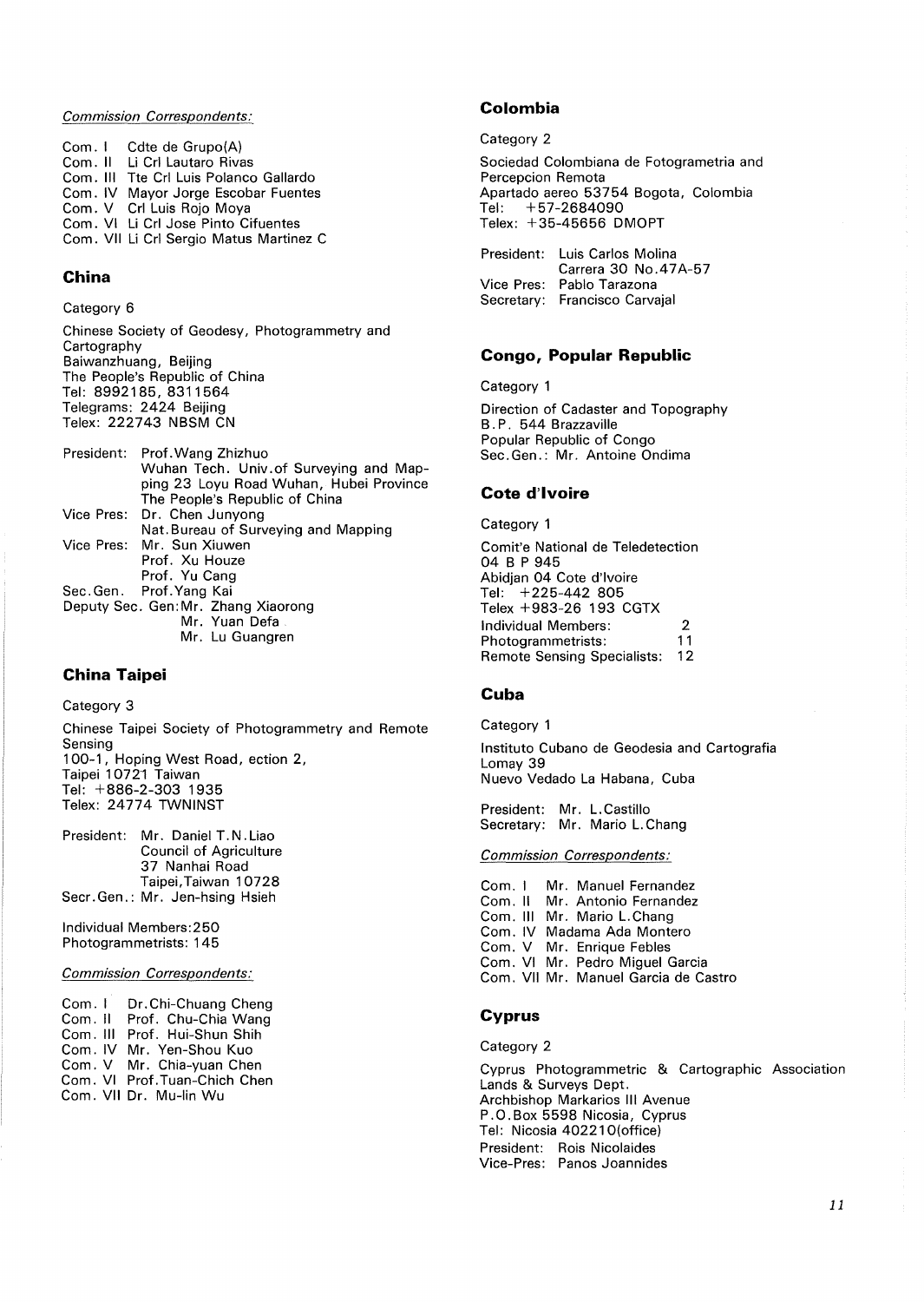Secretary: Jordanis Savvides Treasurer: Spyroula Themistou

*Commission Correspondents:* 

Com. I Com. 11/111 Com. IV/VI Com. V Com. VII Jordanis Savvides Theodorus Marinos Kyriacos Panayiotu George Grivas Loucas Peonides

Individual Members: 50 Active Photogrammetrists: 18

## **Czechoslovakia**

Category **3** 

Scientific and Technical Society Photogrammetric Committee Siroka 5 110 01 Praha 1, Czechoslovakia Tel: **631-53,663-26,605-33**  Telex: Praha 122015

President: Prof.Dr.Zbynek Marsik Vice. Pres: Dr. Jozef Cernansky Secretary: Dipl. Ing. Jiri Vaingat

#### *Commission Correspondents:*

Com. I Com. II Com. Ill Com. IV Dipl.lng.Josef Prazak Com. V Dr.Ing.Josef Cernansky Com. VI Dr. Ing. Josef Petras Com. VII Dipl. Ing. Bretislav Fujan Dip.Ing. Jiri Sehnal Dr. Ing. Josef Smidrkal Prof.Dr.Zbynek Marsik

## **Denmark**

### Category 3

Danish Society for Photogrammetry and Surveying Aalborg University Fibigerstraede **11** DK-9220 Aalborg est, Denmark Tel: +45-815 85 22

President: 0. Brande-Lavridsen

Individual Members: 350 Active Photogrammetrists: 50 approx.

### *Commission Correspondents:*

Com. I Lars Tyge Jorgensen Com. II O Brande-Lavridsen Com. Ill J. Kruger Com. IV Kai Holm Com. V O.Jacobi Com. VI K. Thiesen Com. VII Keld Dueholm

## **Egypt**

Category 1

Aerial Survey of Egypt 308 El-Haram Street Giza, Cairo Egypt

President; Dr. Habib Abdel-Fattah

# **Ethiopia**

Category 1

Ethiopian Mapping Authority P. 0. Box 597 Addis Abeba, Ethiopia Tel: 51-84 45 Telex:21140 MAP ET

General Manager: Mr. Asfaw Fanta Photogrammetrists: 30 approx

## *Commission Correspondents:*

Com. l,VI Admasu Gebrehiwot Com. II,IV Abebe Aklilu Com. **111,V**  Wolde M. Habtewold Com. VII Maaza Abrha

### **Finland**

#### Category 5

Finnish Society of Photogrammetry and Remote Sensing Helsinki University of Technology, Institute of Photogrammetry and Remote Sensing Otakaari 1 SF-02150 Espoo, Finland Tel: 358-0-4513893 Telex: 1 25161 HTKK SF Fax: 358-0-465077 President: Prof. Hannu Salmenperae

| T Tesiuelit. FTUT. Hallitu Jahlienpelae           |
|---------------------------------------------------|
| Tampere Univ. of Technology                       |
| Vice-Pres: Ms. Pirkko Noukka                      |
| National Board of Survey                          |
| Secretary: Mr. Eero Ahokas Finnish Geodetic Inst. |
|                                                   |

### *Commission Correspondents:*

Com. I Com. II Com. **Ill**  Dr. Tapani Sarjakoski Com. IV Dr. Kirsi Makkonen Com. V Mr. Hannu Salmenperae Com. VI Miss Anita Laiho Com. VII Dr. Risto Kuittinen Mr. Heikki Fredriksson Mr. Reino Puotsalainen

## **France**

### Category 6

Societe Francaise de Photogrammetrie et de **Teledetection** 2, Avenue Pasteur F-94160 Saint Mande France Tel: +33-3741215 Telex: +42-204989 IGNGNL

President: M. Gerard Brachet SPOT IMAGE 18, Avenue Edouard Belin B. P. 4359, F-31 030 Toulouse Cedex France Vice-Pres: Mr. Jean-Yves Scanvik Sec. Gen.: M. Alain Baudoin Treasurer: M. Jean-Claude Lummaux

*Commission Correspondents:* 

Com. I Mr. Gerard Begni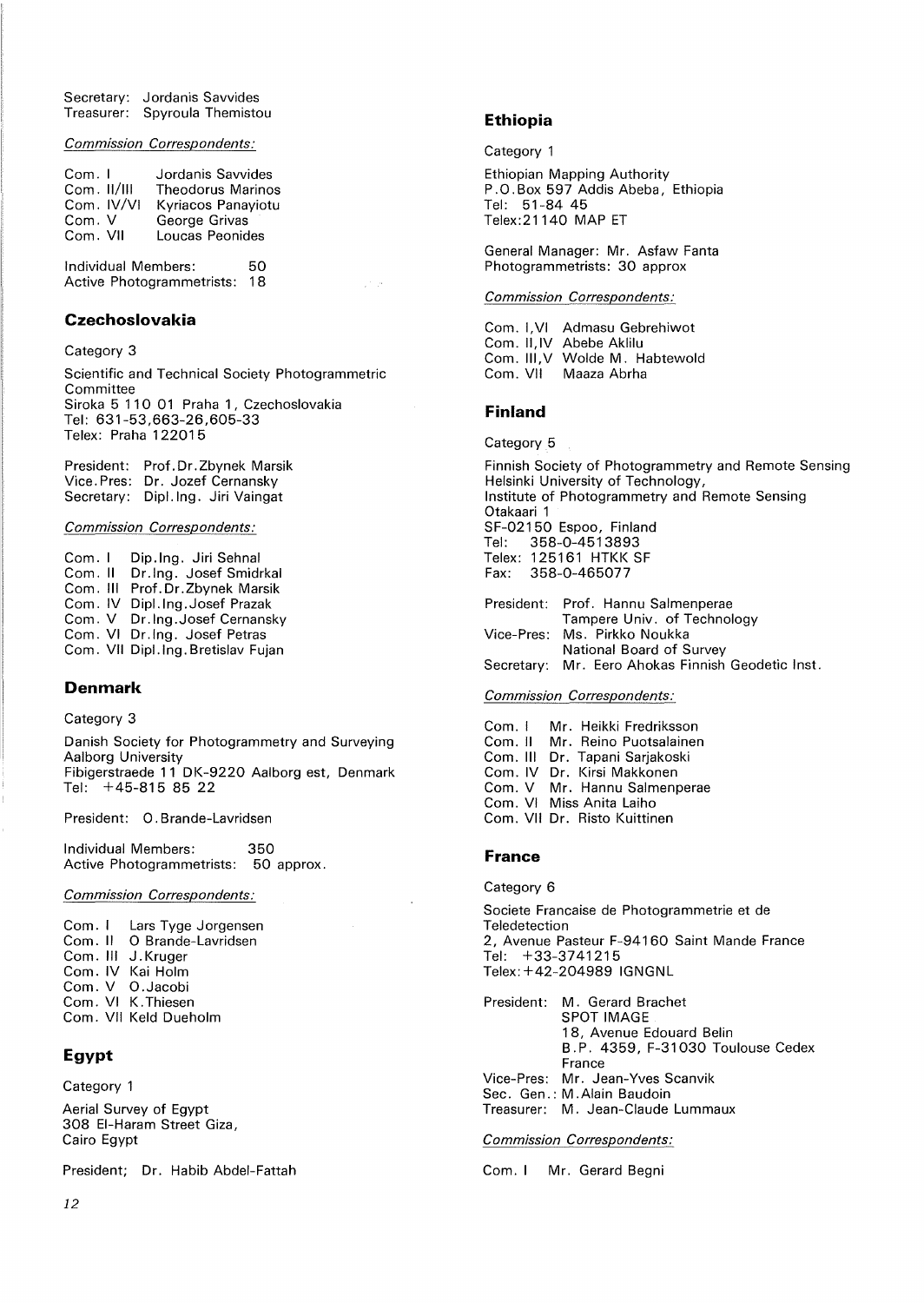Com. II Mr. Jean-Claude Lummaux<br>Com. III Mr. Philippe Munier Com. III Mr. Philippe Munier<br>Com. IV Mr. Pierre Planques Com. IV Mr. Pierre Planques<br>Com. V Mr. Jean-Paul Saint Mr. Jean-Paul Saint-Aubin Com. VI Mr. Serge Paul Com. VII Mr. Michel Girard

## **German Democratic Republic**

#### Category 5

Gesellschaft fur Photogrammetrie und Fernekundung in der DOR Kammer der Technik Prasidium Clara-Zetkin-Str. 115/117 P.0.Box 1315 DOR-Berlin 1086 Tel: +37-2265-235 238 Telex +69-011 4841 TECHKAMMER

President: Dr. J. Pietschner Secretary: Dr Schulz

Individual Members: 350 Active Photogrammetrists: 150 (approx.)

### *Commission Correspondents:*

Com. I Com. II Com. Ill Dr. Ing. Heinz-Gunter Kern Com. IV Dipl. Ing. Joachim Kramer Com. V Dr. K. Regensburger Com. VI Com. VII Dr. Ing F. Plischke Prof. Dr. Habil Klaus Szangolies Doz Dr. Ing. Jurgen Pietschner Prof. Dr. Sc. Karl-Heinz Marek

## **Germany (Federal Republic of)**

### Category 7

Deutsche Gesellschaft fur Photogrammetrie und Fernerkundung lnstitut fur Photogrammetrie und kartographie Universitat der Bundeswehr Munchen Werner-Heisenberg-Weg 39 D-8014 Neubiberg F. R. Germany

Tel: +49-89-6004 3448/3435 Telex: +41-5215800 BW D Telefax: +49-89-6014 693

President: Prof. Dr. E. Dorrer Vice Pres: Prof.Dr.F.K. List Treasurer: Ing. B. Braumer Secretary: Dr. H. Kuhn

*Commission Correspondents:* 

Com. I Com. II Com. Ill Dr. D.Fritsch Com. IV Dr.K.H. Ellenbeck Com. V Dipl. Ing. J. Peipe Com. VI Dipl. Ing. H. Kantelhardt Com. VII Dr. K. Ulbricht Prof. Dr. H-P. Bahr Dr. P.Lohmann

## **Greece**

#### Category 2

Greek Society of Photogrammetry 61, Arachovis St. Athens 148, Greece

President: Prof. John Badekas Vice Pres: Dr. E. Kapokakis Sec.Gen. : Dr. A. Georgopoulos Treasurer: Mr. J. Exintavelonis

#### *Commission Correspondents:*

Com. I Com. II Com. **Ill**  Com. IV Major G. Christou Com. V Mr. A. Portelanos Com. VI Prof. E. Patmios Com. VII Prof. D. Rokos Prof. N . Sylleos Mrs. M.Tsaoussi Mr. Ch Ioannidis

## **Hong Kong**

Category 2

The Hong Kong Institute of Land Surveyors P.0.Box 70515 Kowloon Central Post Office Hong Kong Tel: 3-638344 E 870

President: Mr. Chan hak Vice Pres: Mr. Mak Kang-Hoi, Sam Hon Seer : Mr. J. H. Lanham Treasurer: Mr. Chan Chi-Duen

Individual Members: 80 Active photogrammetrists:35 approx.

#### *Commission Correspondents:*

Com. I Com. II Com. **Ill**  Com. IV Mr. G. A. Andreassend Com. V Mr. Man Wing-kan Com. VI Mr. Ng Nai-hong Com. VII Mr. Man Wing-Kan Mr. G.A.Andreassend Mr. Lau Chung-tim Mr.Ng Nai-hong

### **Hungary**

Category 3

Geodetic and Cartographic Society Geodeziai es Kartografiai Egyesulet Budapest, Pf.240 1361 Hungary Tel: 427-711 Telex: 225369

President: Dr. Akos Detrekoi Sec. Gen. : Peter Winkler

Individual Members:2500 Photogrammetrists: 200

### *Commission Correspondents:*

| Com. I Peter Winkler              |
|-----------------------------------|
| Com. II Dr. Janos Gebry           |
| Com. III Dr. Jozsef Somogyi       |
| Com. IV Dr. Janos Ringhoffer      |
| Com. V Dr. Gabor Melykuti         |
| Com. VI Dr. Maria Domokos         |
| Com. VII Mr. Gabor Remetey-Fulopp |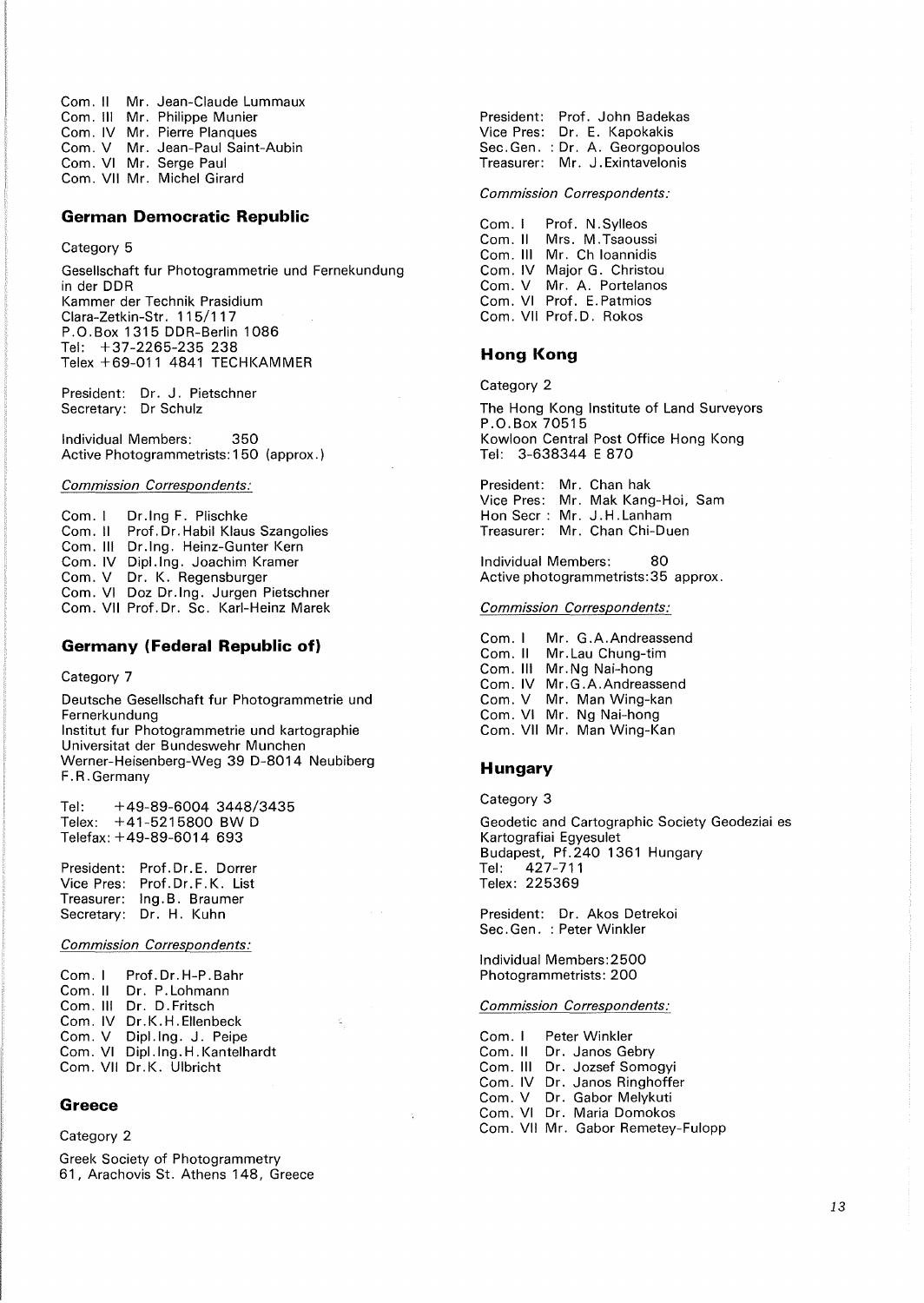## **India**

Category 1

Survey of India Surveyor General's Office P.O. Box 37, Hathibarkala Estate Dehra Dun-248001, India Tel: 23468 Telex: 0595-218 SRVY ON

Surveyor Gen.: Maj. General Shri V.K. Nagar Deputy Surveyor Gen.: Col S.K. Sharma Photogrammetrists: 1 000

### *Commission Correspondents:*

Com. I Shri V.K. Nagar<br>Com. II Shri A.K.Sanval Shri A.K.Sanyal Com. III Shri P.R. Datta Com. IV Lt.Col.Dr.B.C.Roy Com. V Lt. Col. K. K. Naithani Com. VI Major Gen. S.M. Chadha Com. VII Col. L. P. Sharma

## **Indonesia**

#### Category 4

Indonesian Association of Surveyors(ISI) Bakosurtanal P. 0. Box 3546 Jakarta, Indonesia Tel: +62-21-983 067 Telex: +73-483 05 BAKOST

President: Mr. Trenggono

### *Commission Correspondents:*

Com. I Com. II Com. **Ill**  Mr. Bobby Santoso Com. IV Mr. Wrahastirto Com. V Mr. Hardi Kussalamwardi Com. VI Prof. Jacub Rais Com. VII Prof. Dr. Sutanto Mr. Paul Suharto Mr. Suwarno Martojuwono

## **Iran**

## Category 1

National Cartographic Center Azadi Square, Meraj Ave. P.O.Box 13185-1684, Tehran, Iran Telex: 212701 NCC. IR Tel: 0098-21-901095,900031-37

## *Commission Correspondents:*

|  | Com. I Mr. Ali Rastkar          |
|--|---------------------------------|
|  | Com. Il Mr. Tavefe-Davallu      |
|  | Com. III Mr. A. Mortaz          |
|  | Com. IV Mrs Khorrami Maishaburi |
|  | Com. V Mr. Tayefe-Davallu       |
|  | Com. VI Mr. A. Bozorgi          |
|  | Com. VII Mr. M. Mojtabai        |

## **Iraq**

#### Category 1

General Establishment for Survey P.O. Box 5813 Baghdad, Iraq Republic<br>Tel: 68501 Tel: 68501 Telex: 2290 IRRIGAT IK

Director General: Mr. Aladdin M.Ahmed

Individual Members:700 Photogrammetrists: 30

*Commission Correspondents:* 

Com.I-VII Mr.M.R.Radhi

## **Ireland**

Category 2

Irish Society of Surveying and Photogrammetry c/o Department of Surveying Dublin Institute of Technology Bolton Street Dublin 1 , Ireland Tel: 772941 X. 1130

President: M. Long Mapping Branch,Land Registry Four Courts, Dublin 2,lreland Secretary: R.C.Cox<br>Treasurer: T.Mahon T. Mahoney

Individual Members: Active photogrammetrists: 30 10

## **Israel**

## Category 2

Photogrammetric Society of Israel Dept. of Surveys, Ministry of Labour 1 Lincoln Street, P.0.Box 14171 Tel Aviv, Israel Tel: 03-209911 Fax: 03-5610866 Telex: 341118 BXTV IL

## **Italy**

### Category 5

Societa ltaliana di Topografia e Fotogrammetria *cl* o R ivista del Catasto e dei SS. TT. EE. Largo Leopardi, 5-00185 Roma, Italy Tel: 06-5565708

President: Prof. Enrico Vitelli Vice Pres: Prof. Franco Bernini Secretary: Sig. Giuseppe Nistri Treasurer: Ing. Carlo Cannafoglia

#### *Commission Correspondents:*

Com. I Com. II Com. Ill Ing. Giancarlo Forlani Com. IV Prof. Giorgio Bezoari Prof. Bruno Astori Prof. Sergio Dequal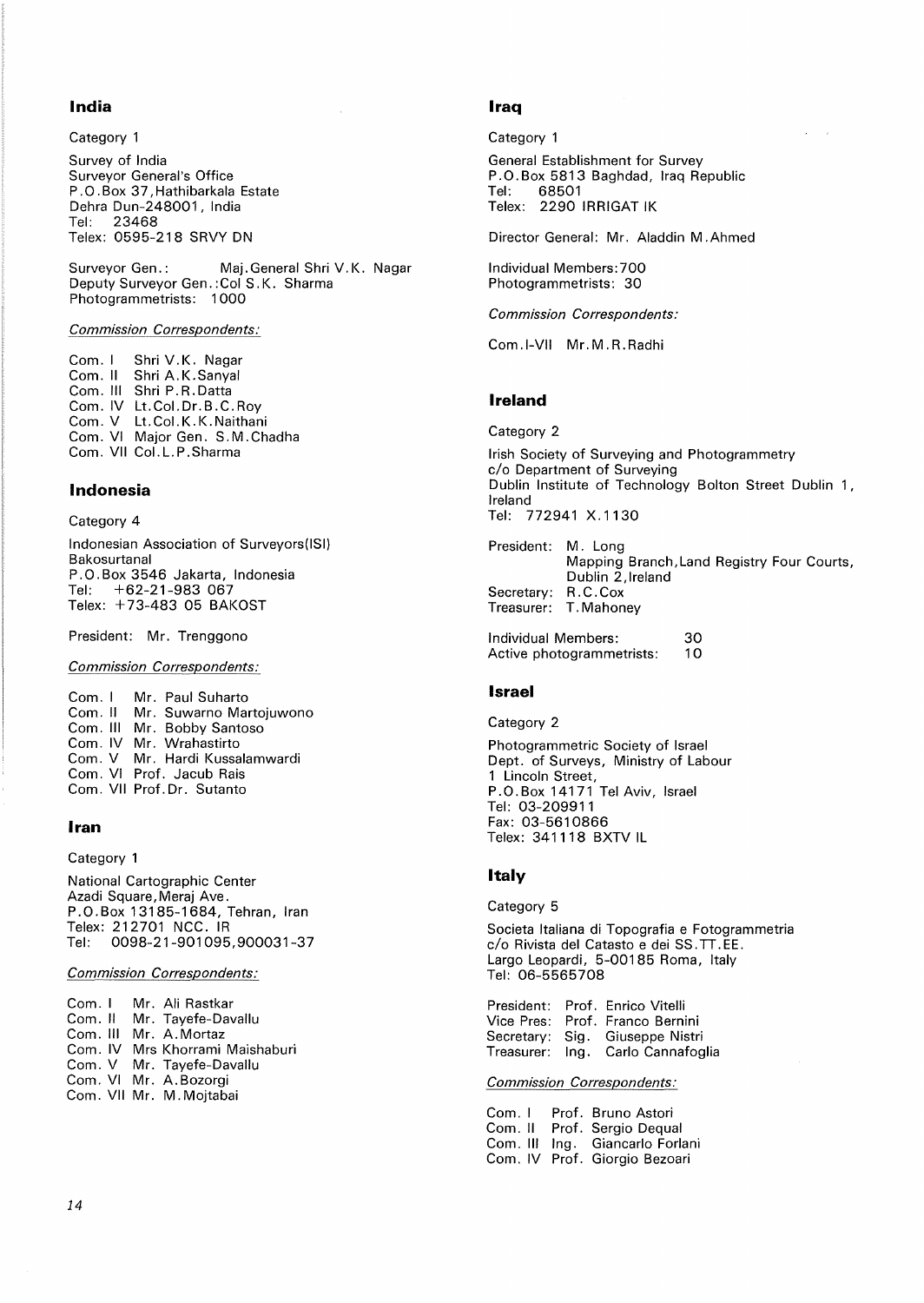Com. V Prof. Carlo Monti Com. VI Prof. Mariano Cunietti Com. VII Prof. Eugenio Antonio Zilioli

## **Japan**

## Category 7

Japan Society of Photogrammetry & Remote Sensing Rm.502,Daiichi-Honan Bldg. 2-8-17 Minami-lkebukuro, Toshimaku, Tokyo 171 Japan Tel: +81-3-984 7040 Telex: +72-242 7317 KOSMUR J Fax: +81-3-984 7402

Individual Members: Active photogrammetrists: 1000 600(approx.)

President: Prof. Hideo Nakamura Vice Pres: Prof. Toshibumi Sakata Dr. Yuko Takeda Sec.Gen.: Prof. Shunji Murai

*Commission Correspondents:* 

Com. I Com. II Com. Ill Dr. Haruhisa Shimoda Com. IV Dr. Ryutaro Tateishi Com. V Mr. Keizo Kimata Com. VI Mr. Keiji Maruo Com. VII Mr. ltsuhito Ohnuki Mr. Minoru Akiyama Mr. Shoji Takeuchi

#### **Jordan**

### Category 4

Jordan National Geographic Centre P.0.Box 20214 Amman, Jordan Tel: +962-6-845 188 Telex: +493-224 72 JNGC JO

Director General:Mr. Ra'fat Majali Deputy Director: Mr. Ghazi Fayez Asa'ad Individual Members: 89

### **Kenya**

#### Category 1

The Kenya National Committee for Photogrammetry and Remote Sensing Survey of Kenya P. 0. Box 30046 Nairobi, Kenya Tel: +254-2-728 0609, 728860-9 Telex: +987-22003,22696

Individual Members: 70 Photogrammetrists: 40 Remote Sensing Specialists: 10

Chairman: W.J .Absaloms Director of Surveys Vice Chairman: Luka lsavwa Secretary: Joseph R.R. Aganyo

*Commission Correspondent:* 

Com. I-VII Joseph R.R.Aganyo

## **Korea**

#### Category 2

National Geography Institute 111 Wonchun-dong Suwon-shi Kyonggi-do 440-380, Korea Tel: +82-331-321765

Director General: Mr. Chung, Soon-Ho Director: Mr. Min, Tae-Jung

### **Kuwait**

Category 2

Directorate of Survey Dept. Kuwait Municipality P.0.Box 10, Safat 13001 Kuwait

Tel: 00-965-243 9395,244 9001 Telex: 22570 BALDIA KT

Officials: Mr. A.R. Al Duaij Mr. Jasem K.AI Jasem

### Photogrammetrists: 10

### *Commission Correspondents:*

Mr. Mohammad Badran Mr. Rajam Padmanabhan Mr. Jasem Al Jasem Mr. Bozenna Djurkowska

### **Libya**

Category 1

Department of Surveying Secretariat of Planning and Economics Dept. of Survey P. 0. Box 600 Tripoli, Libya

#### *Commission Correspondents:*

Com. I Mr. Muftah M.Unis<br>Com. II Mr. Milud El-Gamud Mr. Milud El-Gamudi Com. Ill Mr. Milud EI-Gamudi Com. IV Mr. Anwar Siala Com. V Mr. Milud EI-Camudi Com. VI Mr. Muftah M.Unis Com. VII Mr. EI-Hadi Daba

## **Madagascar**

Category 1

Association de Photogrammetrie et Teledetection c/o FTM B. P. 323 Antananarivo, Madagascar Tel: 22935

Sec.Gen.: Mr. Joseph Amade xTreasurer: Mr. Jocelyn Razafinony

Individual Members: 15 Photogrammetrists: 4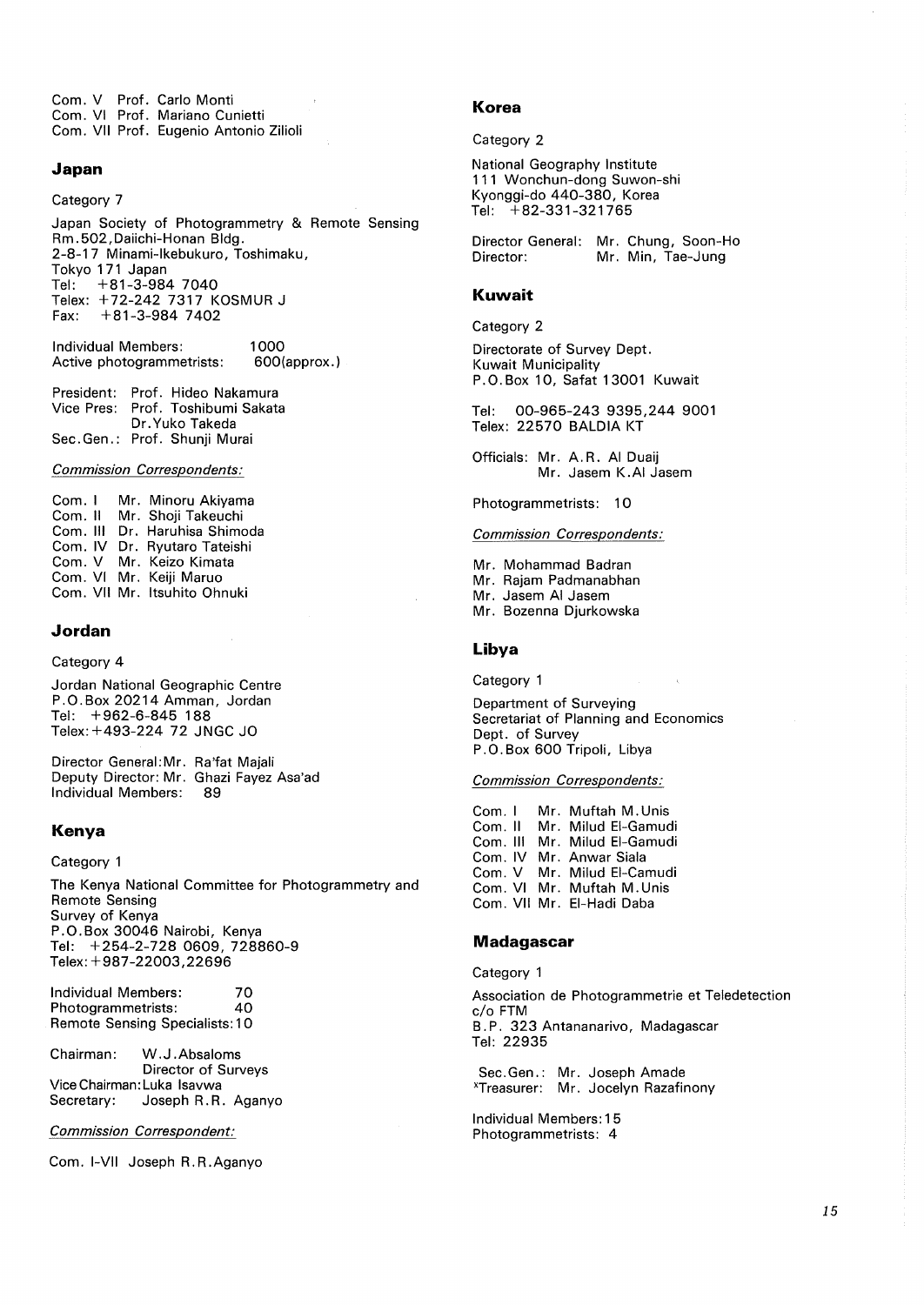## **Malawi**

Category 2

The Department of Surveys Office of the President and Cabinet P. 0. Box 349 Blantyre, Malawi Tel: +265-633722 Telex: +904-4223 MATERIAL Ml

Photogrammetrists: 14 Remote Sensing specialists: 16

## **Malaysia**

Category 1

Directorate of National Mapping Department of Survey and Mapping First Floor, Survey Building Gurney Road, 50578 Kuala Lumpur Malaysia Tel: 03-2925311 /2925490 Telex: 28148 SURMAP MA Fax: 603-2917457 Director General: Mr. Abdul Majid Bin Mohamed

Individual Members: 20 Active photogrammetrists: 10

*Commission Correspondents:* 

Com. I-VII Mr. Rosly Bin Abdul Kadir

## **Mexico**

Category 2

Sociedad Mexicana de Fotogrametria, Fotointerpretacion & Geodesia Sindicalismo No. 92 Mexico, D.F.

President: Eng. Joan Jose Carbonnell Cia Mexicana Aerofoto, S.A. 11 de Abril No. 338 Esq. 13 de Septiembre Mexico 18, D. F.

## **Mongolia**

Category 1

Remote Sensing Laboratory State Department of Geodesy and Cartography of Mongolia lkh Toirog 4 210644 Ulanbator-44 Mongolia Tel: 29687 Cable : ulanbator 44 geodesy

Dr. M. Saandar, Chief

| Individual members:                | 30 |  |
|------------------------------------|----|--|
| Photogrammetrists:                 | 10 |  |
| <b>Remote Sensing Specialists:</b> | 10 |  |

Com. I-VII Dr. M .Saandar(address see above)

## **Morocco**

Category 3

Ministere de !'Agriculture et de la Reforme Agraire(Direction de la Conservation Fonciere et des Travaux Topographiques) Avenue Moulay Youssef Rabat, Morocco Tel:  $+212-7-685$  36 Telex: +407-32868

Director: Abdelatif Belbachir Sec.Gen.: Maati Bakkar

Photogrammetrists: 20

## *Commission Correspondents:*

Com. I Mr. Reddani<br>Com. II Mr. Chiboub Mr. Chiboub Com. Ill Mr. El Makhchouni Com. IV Mr. Bakkar Com. V Mr. Ben Moussa Com. VI Mr. Guerraoui Com. VII Mr. Ben Moussa

## **Nepal**

Category 1

Nepal Remote Sensing and Photogrammetric Society G.P.0.Box 2989 Katmandu, Nepal Tel: 410842,215229

President: Mr. K.B. Malla

### **Netherlands**

Category 4

Nederlandse Vereniging voor Fotogrammetrie Meetkundige Dienst Rijkswaterstaat Kanaalweg 3b, Postbus 5023 NL-2600 GA Delft,The Netherlands Tel: +31-15-569 200 Telex: +44-324 84

President: Prof. Dr. M. Molenaar Landbouw Universiteit Postbus 339,6700 AH Wageningen The **Netherlands** Secretary: Ir. E.M.J. Vaessen Treasurer: Ir. N. R. Neleman

#### *Commission Correspondents:*

Com. I Ir. F.L.Corten<br>Com. Il Dipl.Ing. K.A. Dipl.lng. K.A.Grabmaier Com. Ill A.Van Voorden Com. IV Ir. N.R. Neleman Com. V Ir. E.M.J. Vaessen Com. VI C. Paresi Com. VII Ir. G.Sicco Smith

## **New Zealand**

Category 2

Department of Survey and Land Information P. 0. Box 170 Wellington, New Zealand Tel: +64-4-710 380  $Fax: +64-4-721866$ Telex:3588 CPONZ

Director General: Mr. W.A. Robertson Chief Photogrammetrist:Mr. J.A.Spittal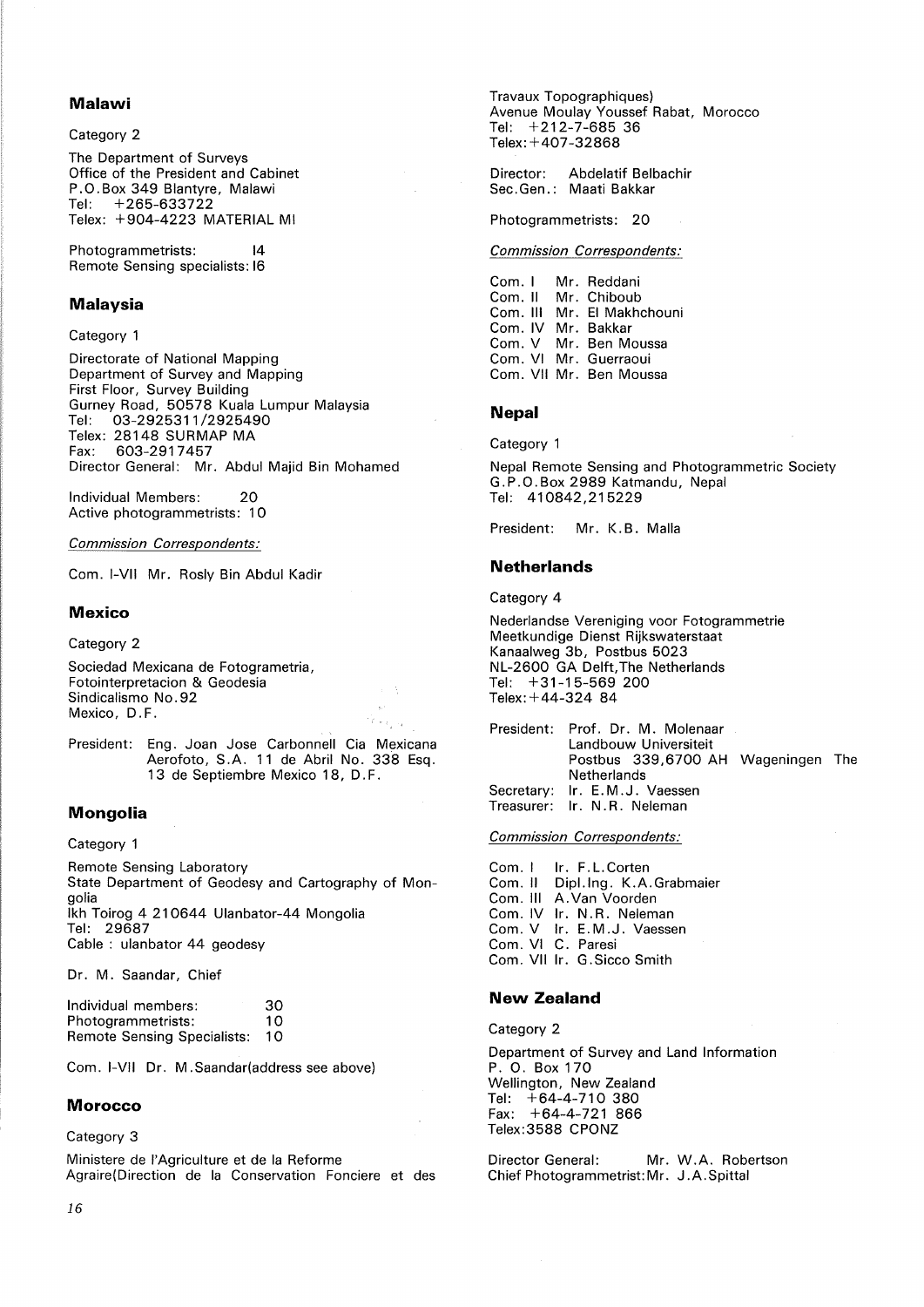Individual Members:55 Photogrammetrists: 24

*Commission Correspondents:* 

Com. I-VII Mr. J.A. Spittal

## **Nigeria**

Category 3

Nigerian Society for Photogrammetry c/o Federal Surveys P. M. B 12596, Lagos, Nigeria Tel: +234-1-630 622

President: Mr. 0.Adebekun Secretary: Mr. J.A. Ogunlami Treasurer: Mr. A. Ayorinde

*Commission Correspondents:* 

Com. I Com. II Mr. J .A.Ogunlami Com. Ill Prof. 0.0.Ayeni, Mr.J.D.Ajayi Com. IV Mrs. 0 . Adekoya Com. V Com. VI Com. VII Prof. Peter Adeniyi, Dr. S. L. Ekenobi Dr. S.O.lhemadu Mr. C.T.John-Horsfall Mr.Oluwole Coker,Mr.Olumuyiwa Adebekun

## **Norway**

### Category 3

Norges Karttekniske Forbund (The Norwegian Association for Cartography, Geodesy, Hydrography and Photogrammetry) Storgaten 11 N-3500 Honefoss,Norway Tel:  $+47-67-23166$ President: Prof. Oystein Andersen Vice Pres: Mr. Per Erik Skrovset Mr. Michael Pande-Rolfsen Mr. Odd Eriksen Secretary: Mr. Roger Gustavson

Individual Members: 2000

*Commission Correspondents:* 

Com. I Mr. Terje Naess Com. II Mr. John Gran Com. **Ill** Mr. lngolf Hadem Com. IV Mr. Michael Pande-Rolfsen Com. V Mr. Reidar Marstein Com. VI Mr. Edvin Orstavik Com. VII Mr. Per Erik Skrovset

## **Pakistan**

Category 1

The Surveyor General of Pakistan Murree Road Post Box 1 068 Rawalpindi, Pakistan Tel: 840200, 840207-9 Telegram: SURVEYS

Asstt. Director: Mr. Muhammad Farooq

### **Peru**

Category 1

Direccion General de Aerofotografia Base Aerea Las Palmas S/N Barranco, Lima, Peru Tel: 670538 Telex: 210501 DIGAF PE

Director General: Gen Miguel Ciriani Anchorena

### **Philippines**

Category 1

Philippine Society of Photogrammetry College of Engineering University of the Philippines Diliman, Quezon City Philippines Tel: 97-60-61 local 535

President: Dr. Genaro T. Marzan Vice. Pres. : Mr. Federico M. Nadela Secretary : Dr. Romeo C. Bruce & Treasurer

Individual Members:80 Photogrammetrists: 37

*Commission Correspondents:* 

Com. I Com. II Com. Ill Com. IV Mr. Ponciano C. Ciceron Com. V Mr. Francisco L. Rabuy Com. VI Prof. Norberto S. Vila Com. VII Mr. Herminiano C. Echiverri Mr. Tomas C. Jimenez Mr. Epifania D. Lopez Mr. Rogelio P. Dela Rosa

## **Poland**

#### Category 3

Polish Society for Photogrammetry and Remote Sensing ul Szackiego 3/5 skr poczt 903, Pl-00-043 Warszawa I Poland Tel: 26-87-51 Telex: 813-225 NOT W-WA

President: Prof. Dr. Zbigniew Sitek The Stanislaw Stszic Univ. of Mining and Metallurgy Photogrammetric Section Al. Mickiewicza 30 PL-30059 Krakow, Poland Secretary: Dr. Josef Jachimski

*Commission Correspondents:* 

Com. I Com. II Com. III Mr. Eng. Leszek Kolondra Com. IV Mr. Eng. Marian Zabicki Com. V Prof. Dr. Zbigniew Sitek Com. VI Dr. Jozef Jachimski Com. VII Dr.Stanislaw Mularz Mr. Eng. Pawel Madejski Dr. Adam Boron

Individual Members: 126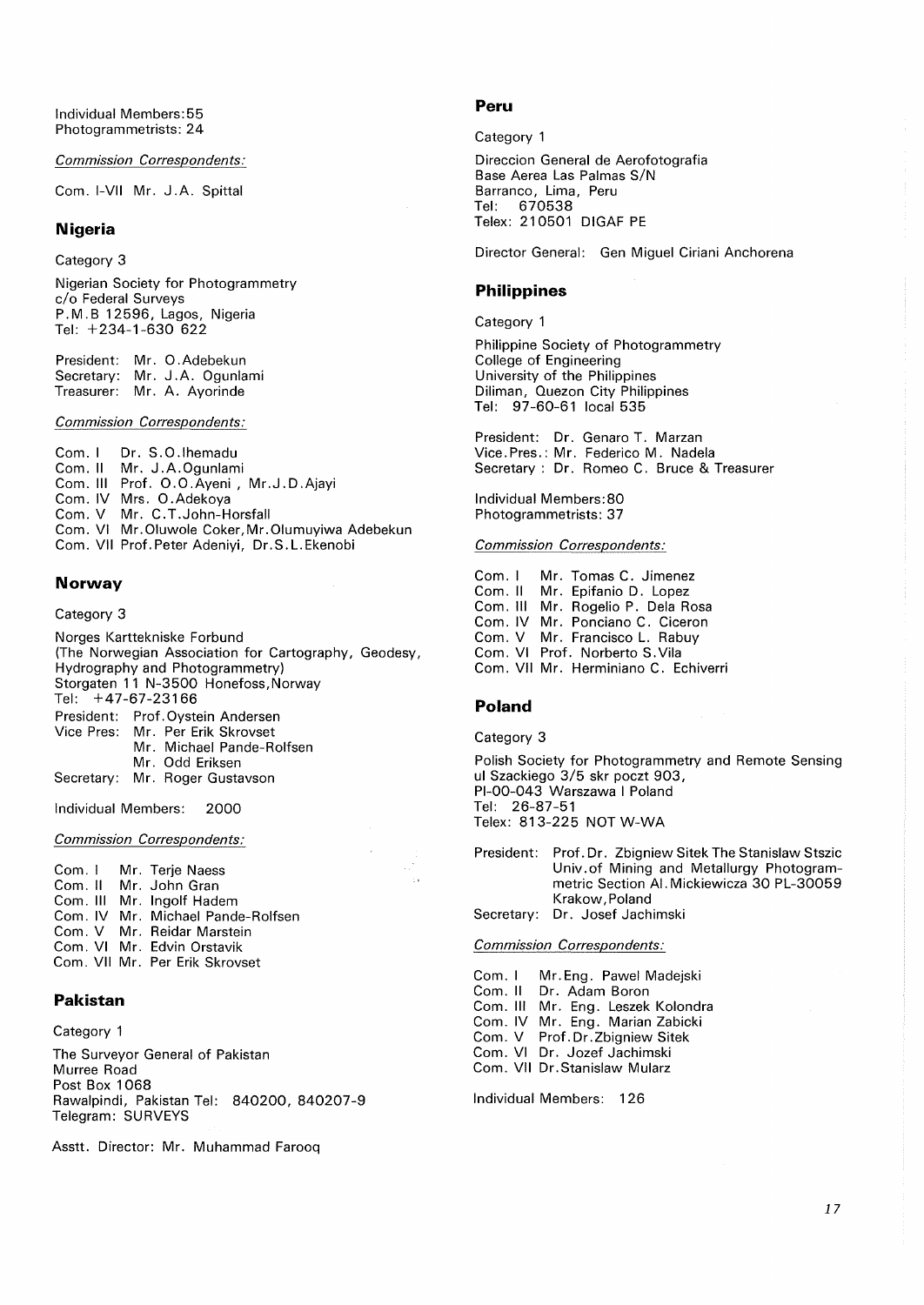## **Portugal**

Category 2 Associacao Portuguesa de Fotogrametria e Deteccao Remote Av llha da Madeira, 22-2Dt 1400 Lisboa, Portugal Tel: +351-1-614 534

| President: Eng. Acacio Duarte Calvario        |
|-----------------------------------------------|
| Vice Pres: Dr. Rui Agnia Pereira              |
| Secretary: Lt. Col. Antonio da Silva e Castro |
| Treasurer: Mr. Carlos Carregal Ferreira       |

### *Commission Correspondents:*

Com. I Com. II Com. Ill Dr. Rui Agonia Pereira Com. IV Eng. Jose Ramos Formosinho Com. V Eng. Luiz Castro Meireles Freitas Com. VI Col. Eng. Joao Inacio Pereira Junior Com. VII Lt. Col Antonio da Silva e Castro Pres. Lt. Col. Antonio da Silva e Castro Eng. Vasco Luiz Pacheco Palmeirim

Active Members: 48 Photogrammetrists: 23

## **Qatar**

#### Category 1

Ministry of Public Works P.O.Box 38, Doha, Qatar Tel: +974-321 580,428 100 Telex: +497-4438 DH Fax: +974-434 727

Individual Members: 25

President: Khalid Abdulla AI-Attiyah Director of Financial: Ahmed Bin Hamad AI-Thani

### *Commission Correspondents:*

Com. IV Mohamed Ahmed Kayed James Cadoux-Hudson

## **Romania**

Category 1

Romanian Committee of Photogrammetry and Remote Sensing 79662, B-dul Expozitiei nr. **1** A Sector 1, Bucuresti, Romania Tel: 177563 Telex:92532 President: Prof. Dr. Eng. Nicolae Oprescu Vice Pres: Dr. Eng. Nicolae Zegheru Eng. Mircea Mihaila Secretary: Eng. Dimitrie Filotti

## *Commission Correspondents:*

Com. I Com. II Com. **Ill**  Dr. Eng. Gheorghe Corcodel Com. IV Dr. Eng. Nicolae Negut Com. V Dr.Eng.Alexandru Gutu Eng. loan Salariu Dr. Eng. Nicolae Jalba

Com. VI Prof. Dr. Eng. Virgil Calistru Com. VII Eng. Mihail Albota

# **South Africa**

Category 5

The South African Society for Photogrammetry, Remote Sensing and Cartography P.0.Box 69 Newlands 7725 Cape, South Africa Tel: +27-21-685 40 70

President: Mr. P. Becker Vice Pres: Dr. A.R.Newton Secretary: D. Clarke

Individual Members: 320

#### *Commission Correspondents:*

Com. I Com. II Com. **Ill**  Prof. H. S. Williams Com. IV Mr.D.G.Clarke Com. V Prof. L. P .Adams Com. VI Dr. H.Vogel Com. VII Mr .A.J. Caithness Mr.D.Clegg Mr. K. Baker

# **Spain**

Category 4

Department de Politica Territorial i Obres Publiques lnstitut Cartografic de Catalunya Balmes 209-211 08006 Barcelona, Spain Tel: 93-218 87 58 Telex:98471 ICCB

President: Rodolfo Nunez de las Cuevas Sec. Gen. : Eduardo Barredo Risco Vice Pres: Jaume Miranda i Canals Adolfo Dalda Mouron Treasurer: Miguel Herrero Matias

## **Sri Lanka**

Category 3

Surveyor General's Office Survey Department of Sri Lanka P. 0. Box 506 Colombo 5, Sri Lanka Tel: 588871 Telex:21651 SURVEY CE

*Commission Correspondents:* 

Com. I-VII Superintendent of Air Surveys

Individual Members: 30

## **Sudan**

Category 1

Sudan Society of Photogrammetry Ministry of Defence, Survey Department P. 0. Box 306 Khartoum, Sudan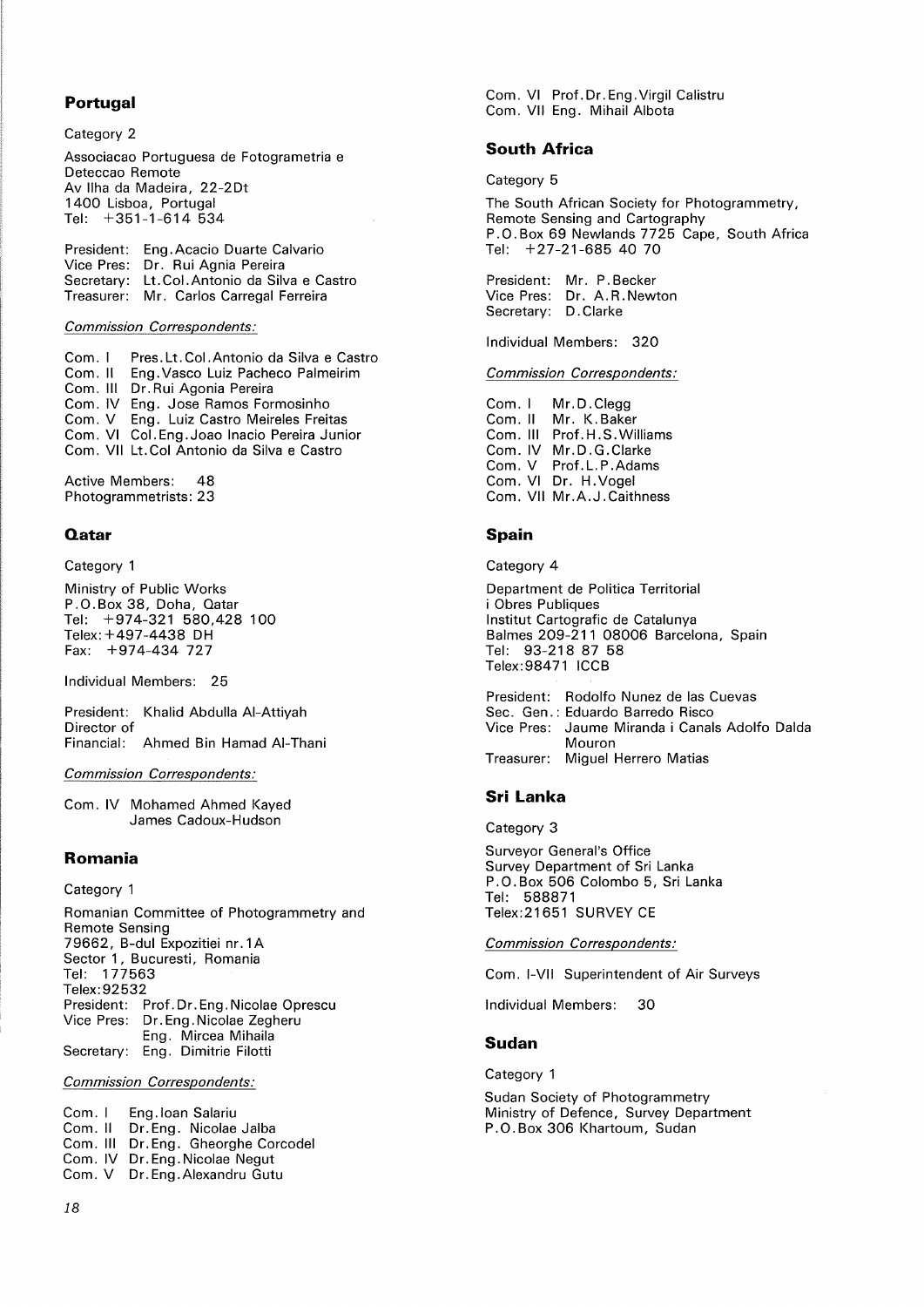## **Suriname**

Category 2

Central Bureau for Aerial Mapping Dr. Sophie Redmondstraat 131 P. 0. Box 971 Paramaribo, Suriname Tel: 74720

Director: R.H. Wong Sang Photogrammetrists: 10

### **Sweden**

### Category 5

The Swedish Society for Photogrammetry and Remote Sensing, Royal Inst. of Technology Dept. of Photogrammetry S-100 44 Stockholm, Sweden Tel: +46-08-790 7344 Telex: +54-103 89 KTHB S Fax: +46-8-10 91 99

Chairman: Anders Moren National Land Survey S-801 12 Gavle, Sweden Secretary: Lars Robertsson Treasurer: Ulf Almroth

*Commission Correspondents:* 

Com. I Mr. Anders Boberg<br>Com. II Mr. Lars Sporron Mr. Lars Sporron Com. Ill Dr. Jan Larsson Com. IV Mr. Einar Rehnlund Com. V Dr. Rune Larsson Com. VI vacant Com. VII Mr. Wolter Amberg

Individual Members: 470

## **Switzerland**

### Category 4

Swiss Society of Photogrammetry Image Analysis and Remote Sensing c/o Bundesamt fur Landestopographie Seftigenstrasse 264 CH-3084 Wabern, Switzerland Tel: 031/54 91 11 Telex: +45-912860

| President: Mr. Christoph Eidenbenz |
|------------------------------------|
| Secretary: Dr. Heinz Aeschlimann   |
| Treasurer: Mr. Fredy Widmer        |
| Prof.Dr.Klaus Itten                |
| Mr. Rudolf Schneeberger            |

Individual Members: 146 Collective Members: 27

## *Commission Correspondents:*

Com. I Com. II Com. Ill Prof. Dr.Armin Gruen Com. IV Mr. Christoph Eidenbenz Com. V Dr. Evangelos Vozikis Com. VI Dozent Kurt Schuler Com. VII Prof. Dr. Klaus ltten Mr. Gert Bormann Mr. Rudolf Schneeberger

### **Syria**

Category 3

Military Survey Dept., Ministry of Defence General Establishment of Surveying P. 0. Box 3094 Damascus, Syria Tel: +963-11-331465 Telex:411174 GEOSER SYR

President: Gen Milit Eng. K.M. Shaaban Vice Pres: Geog Eng. E.Khorzom

Individual Members: 100 (approx)

#### *Commission Correspondents:*

Com. I Com. II Com. **Ill**  Eng. S .Zarka Com. IV Eng. M. Moukhtar Com. V Com. VI Com. VII Eng. A. Saoud Eng. M.N. Kallash Eng. B .Attar Eng. Eng. M.A. Massalma E.Khorzom

## **Tanzania**

Category 1

Survey and Mapping Division Ministry of Lands, Housing & Urban Development P. 0. Box 9201 Dar Es Salaam, Tanzania Tel: 21241,21894 Telex:+989-416 51 DEPLANT

President: Mr. E.N. Njau Director of Surveys and Mapping

Individual Members: 7

#### *Commission Correspondents:*

Com.I-VII Mr. S.N.J.Minja

#### **Thailand**

Category 1

Royal Thai Survey Department Supreme Command Headquarters Kanlaya Na Maitri Road Bangkok 10200, Thailand Tel: +66-2-221 1993 Telex: 10200 DEPSURV

*Commission Correspondents:* 

Com. I-VII Major General Thamnoon Udomsorayuth

## **Tunisia**

Category 1

Office de la Topographie et de la Cartographie Surveying and Mapping Authority Cite Olympique 1080 Tunis Cedex BP 156 Tunis, Tunisia Tel: +216-1-891 477 Telex:+409-141 29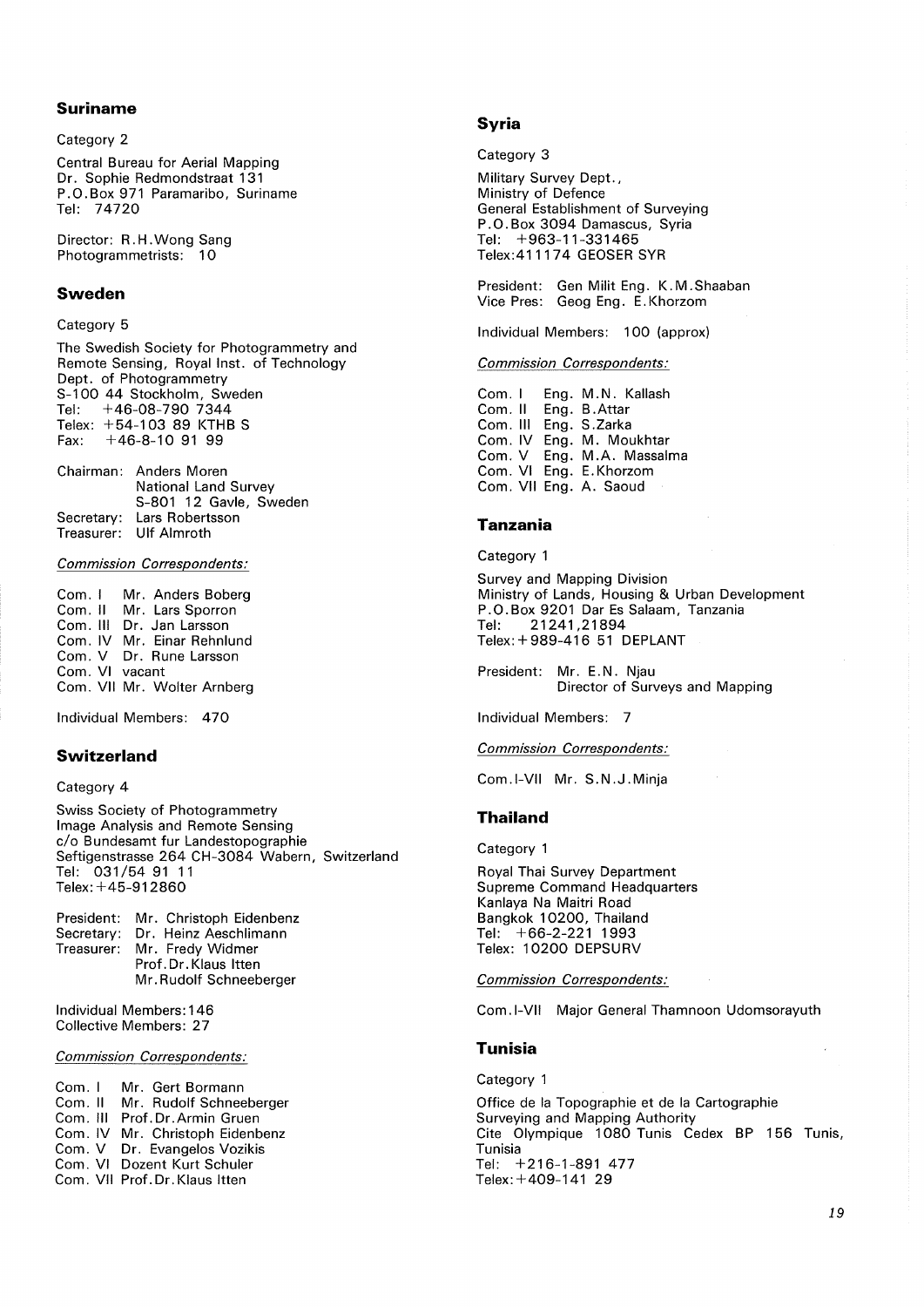*Commission Correspondent:* 

Com.I-VII Mr. Ali Kallel

## **Turkey**

## Category 2

Turkish National Society of Photogrammetry and Remote Sensing Ministry of National Defence General Commando of Mapping Cebeci, Ankara, Turkey Tel: 9-4-3197740

President: Major General Cevat Ulkekul Deputy President: Colonel, Eng. Faruk Hurcan Seer Gen:Muh. Utgm. Onur Lenk

Individual Members: 144<br>Photogrammetrists: 85 Photogrammetrists: 85<br>Remote Sensing Specialists: 5 Remote Sensing Specialists: Individuals of assoc. Prefession: 54

### *Commission Correspondents:*

Com. I Com. II Com. Ill Dr. Abdullah Pektekin Com. IV Muh.Alb.Turgay Erden Com. V Dr.Ayhan Alkis Com. VI Dr. Hayrettin Gurbu Com. VII Muh Alb Ozcan Ertung Y. Muh Yzb. Necati Olcucuoglu Yuk. Muh. Vakif Erdogan

## **United Arab Emirates**

### Category 1

The United Arab University P.O.Box 15551 AI-Ain United Arab Emirates Tel: +971-3-642 500 Fax: +971-3-645 277 Telex: +893-335 21 JAMEAH EM

Individual Members: 5 Photogrammetrists: 2 Remote Sensing Specialists: 2

Chairman: Dr. R.A. Saghir Remote Sensing Center

*Commission Correspondent:* 

Com.I-VII Dr. Ahmed A.Al Masoum

# **United Kingdom**

### Category 6

The United Kingdom National Committee for Photogrammetry and Remote Sensing Lyndhurst, Hatfield Heath Bishops Stortford Herts. CM22 7AD, U.K. Tel: 0279 730 209

Chairman: Mr. Alistair Macdonald Director Surveys and Production Ordnance Survey Romsey Road,

Maybush Southampton, S09 4DH, U.K. Fax: 0703-792404 Telex:477843 ORDSVY G Hon.Seer: Clifford Burnside Treasurer: Dr.I.J.Dowman

## *Commission Correspondents:*

Com. I Com. II Com. Ill Mr. John Farrow Com. IV Prof. Gordon Petrie Com. V Mr. Ian Newton Com. VI Mr. Neil W.T.Chisholm Com. VII Dr. W.G.Collins Mr. Freddie J. Worton Dr. Ian J. Dowman

# **United States**

Category 8

American Society for Photogrammetry and Remote Sensing 210 Little Falls St Falls Church, Virginia 22046-4398, USA Tel: 703-534 6617

President: Dr. Alden P. Colvocoresses M.S. 520 USGS,National Center Reston, VA 22092, USA Pres Elect: Dr. Roger M. Hoffer Executive Director: Mr. William D. French Vice Presi: Mr. Marilyn M. O'Cuilinn

Individual Members:8000 Photogrammetrists: 1 802

*Commission Correspondents:* 

Com. I Com. II Com. Ill Dr. James M.Anderson Com. IV Dr. Paul R.Wolf Com. V Dr. Houssam M. Karara Com. VI Prof. Edward M. Mikhail Com. VII Mr. William Ciesla Mr. Ronald K.Brewer Dr. Sherman S.C.Wu

# **Uruguay**

Category 1

Servicio Geografico Militar Avenida 8 de Octubre 3255 Montevideo, Uruguay Tel: 81-68-10,81-68-97, 81-69-49,81-69-86 Telegaram: Geografico-Montevideo

Director: Yamandu A. Sequeira Photogrammetrists: 25

#### **USSR**

Category 8

National Committee of Photogrammetrists of the USSR Chief Administration of Geodesy and Cartography under the Council of Ministers of the USSR ul Krzhizhanovskogo 14 Korp 2, Moscow, 117801 USSR Tel: 124-38-11

President: Dr. A.A. Drazhnjuk Vice Pres: Dr. I.T. Antipov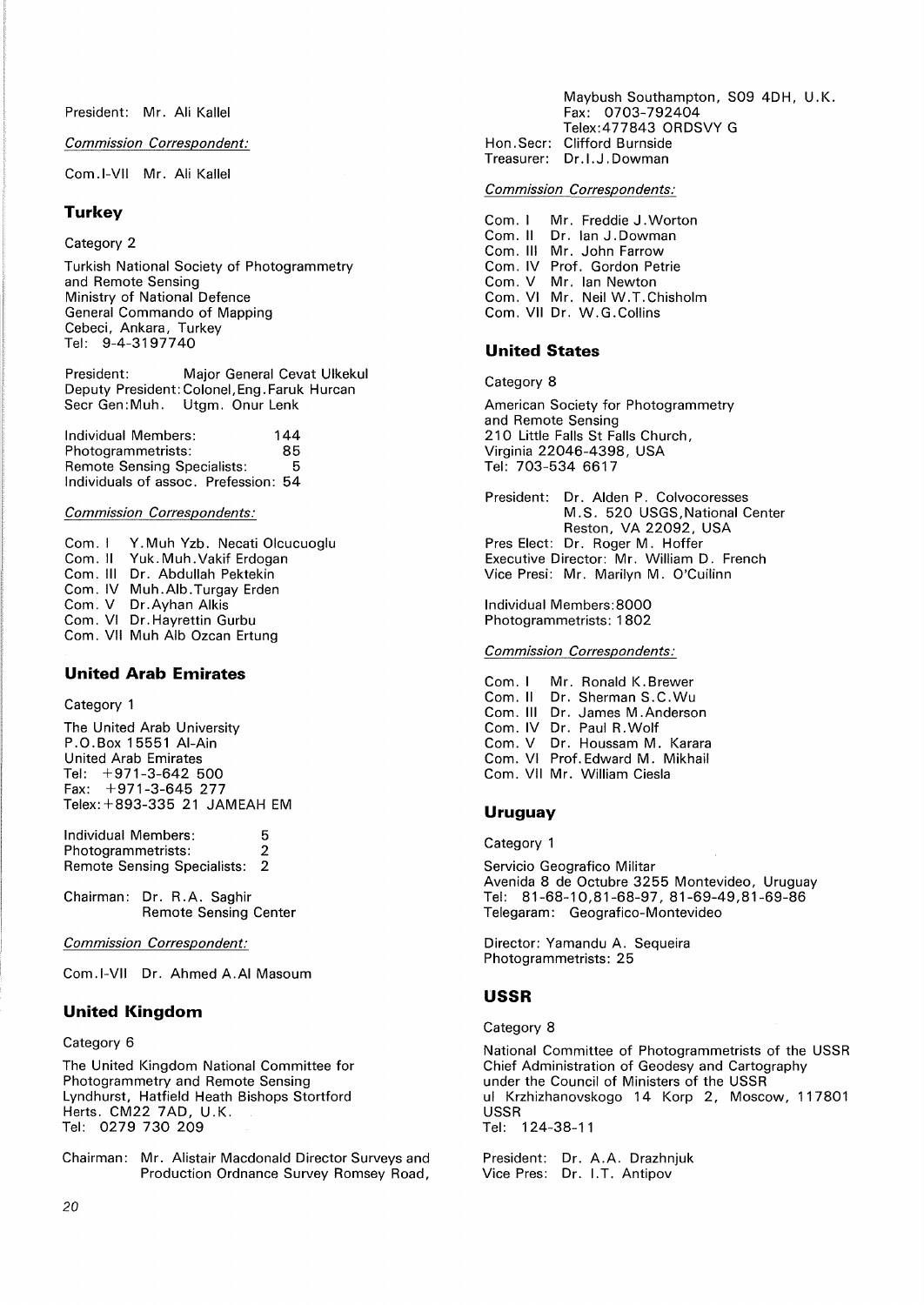Secretary: Dr. S.S. Nekhin

*Commission Correspondents:* 

Com. I Com. II Dr. G.A.Zotov Com. Ill Dr. A.N. Lobanov Com. IV Dr. N. V. Sukhotko Com. V Mr. A.G.Vanin Com. VI Dr. A.N.Lobanov Com. VII Dr. V.I. Sukhikh Mr. Ju.l.Poletaev

## **Venezuela**

Category 2

Sociedad Venezolana de Fotogrametria Percepcion Remota & Cartografia President: Ing Gustavo Ruiz Avda. Tulio Febres Cordero Facultad de lngenieria lnstituto de Fotogrametria Universidad de Los Andes Merida Estado Merida, Venezuela

Tel: 074-639471 Ext.390 Telex:74266 ULA Fl Vice-pres: Geol Oscar Oderman Seer Gen: Dr. Fernando Susach Treasurer: Geol Luis Gonzales

### *Commission Correspondents:*

Com. I Com. II Ing. Armado Lazzari F. Com. Ill Ing. Manuel Marcelino Lunar Com. IV Ing. Rafael Padilla Com. V Ing. Angel Ernesto Hernandez B. Com. VI Ing. Rafael Avila Com. VII Ing. Henry O. Briceno M. Geog. Miguel Pineda Andrade

## **Yugoslavia**

Category 2

Union of Geodetic Engineering and Surveying of Yulogslavia  $\mathbf{u}$ Kneza Milosa 9/IV Postanski Fah 187 11000 Belgrad, Yugoslavia Tel: 011-341-657

President of Photogrammetry Committee: Dr. Ivan Buder

Individual Members:2000 Photogrammetrists: 120

### *Commission Correspondents:*

Com. I Com. II Dr. K.Smit Com. Ill Dr. D. Jaksic Com. IV Com. V Com. VI Prof. I. Cucek Com. VII Dr. J. Besenicar Prof. Dr. V. Donnasy Dr. R.Savic Prof. Ir. F. Braum

#### **Zaire**

Category 1

lnstitut Geographique du Zaire B. P. 3086 Kinshasa Gombe Zaire Tel: 31010-31039

President: Mr. Lubiku Lusiense Belani Capitaine-Geographe

## *Commission Correspondents:*

Com. I Com. II Com. Ill Kisita N'Koko Com. IV Lunganga Gomo Com. V Com. VI Com. VII Massudi Issa Masasama Monga Lindembu Bifuma Bia Nganga Buluena Mavimpi Boleme M'Pia